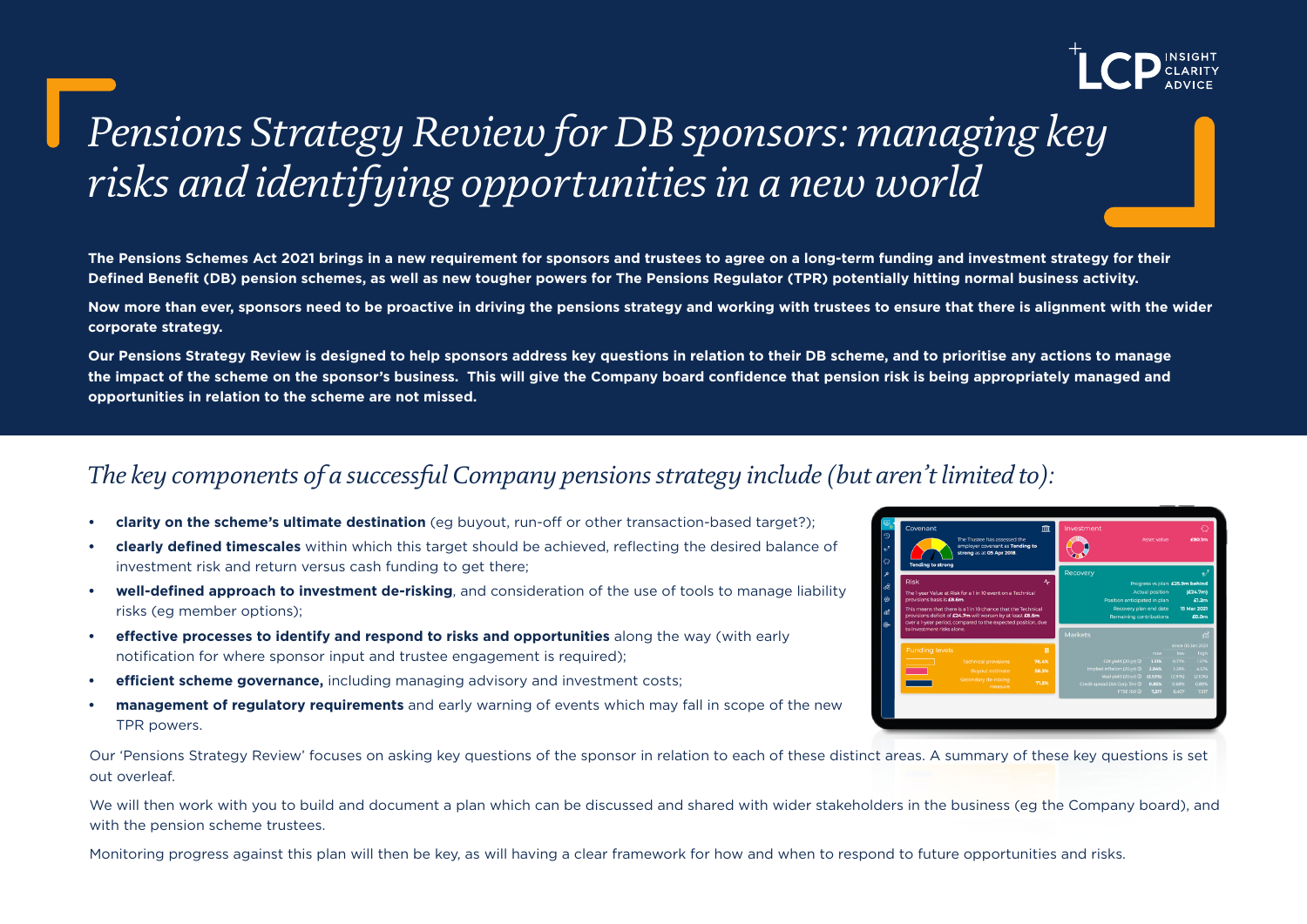| LCP's Pensions Strategy Review addresses the following key questions:                                    |                                                                                                                                                                                                                                                                                                                                                                                                                                                                                                                                                                                      |
|----------------------------------------------------------------------------------------------------------|--------------------------------------------------------------------------------------------------------------------------------------------------------------------------------------------------------------------------------------------------------------------------------------------------------------------------------------------------------------------------------------------------------------------------------------------------------------------------------------------------------------------------------------------------------------------------------------|
| 1) What is the most effective way to<br>provide Company input on long-<br>term strategy to the trustees? | Providing clear sponsor input and views on the long-term target (and timescales for reaching this target) is key.<br>$\bullet$<br>For example, if the sponsor's preference is to run the scheme on (rather than transfer to a 3rd party), trustees<br>$\bullet$<br>need to be made aware of this at an early stage of discussions.<br>Consider how to present the covenant appropriately to the trustees, and how to make best use of company<br>$\bullet$<br>resources to optimise the covenant afforded to the Scheme.                                                             |
| 2) How can the Company ensure<br>that opportunities aren't being<br>missed?                              | It will be important to set out the sponsor's pension principles upfront, which will reflect the broader corporate<br>$\bullet$<br>strategy.<br>The cost and benefits of any opportunities (eg investment de-risking, member options exercises etc) can then be<br>$\bullet$<br>assessed against these principles, and raised with the trustees as appropriate.                                                                                                                                                                                                                      |
| 3) How should the Company<br>manage the risks of further cash<br>calls and overfunding?                  | Proactively engaging with the trustees on the investment strategy and pace of de-risking will help manage the<br>$\bullet$<br>risks of future unexpected cash contribution requirements.<br>Contingency planning will be key to mitigate the risk for future overfunding - and could involve the use of<br>$\bullet$<br>security, escrow, or other contingent assets.<br>It will also be important to understand how the scheme may stack up against the new funding code requirements<br>$\bullet$<br>- or how a bespoke approach may be justified to manage resources efficiently. |
| 4) How are the regulatory risks<br>for the Company and its directors<br>identified and managed?          | The Company will need to be able to identify in advance activities which could potentially fall under the scope of<br>$\bullet$<br>TPR's new powers (eg refinancing, dividends, group restructuring).<br>A process will be needed to then assess the potential impact, and to establish if there is a need to engage with<br>$\bullet$<br>the trustees (or with TPR) and/or to provide mitigation to the scheme.                                                                                                                                                                     |
| 5) Is the Scheme's governance<br>robust and fit for purpose?                                             | Effective scheme governance will be important to monitor progress versus the scheme's strategic plan and to<br>$\bullet$<br>also identify scope for potential efficiencies on route to the long-term target (eg via consolidation, outsourcing of<br>scheme management or streamlining of adviser support).                                                                                                                                                                                                                                                                          |
| 6) How does my scheme stack up?                                                                          | Understanding where the scheme stands versus schemes of similar maturity/ schemes of sponsors in the same<br>$\bullet$<br>sector, or with similar covenants, will aid communication with the trustee and Company boards.                                                                                                                                                                                                                                                                                                                                                             |

*LCP have been a great help to us as we have developed our pension strategy and take a very commercial approach, enabling us to drive forward our efforts to manage our pension risk.* **FTSE 100 Finance Director**